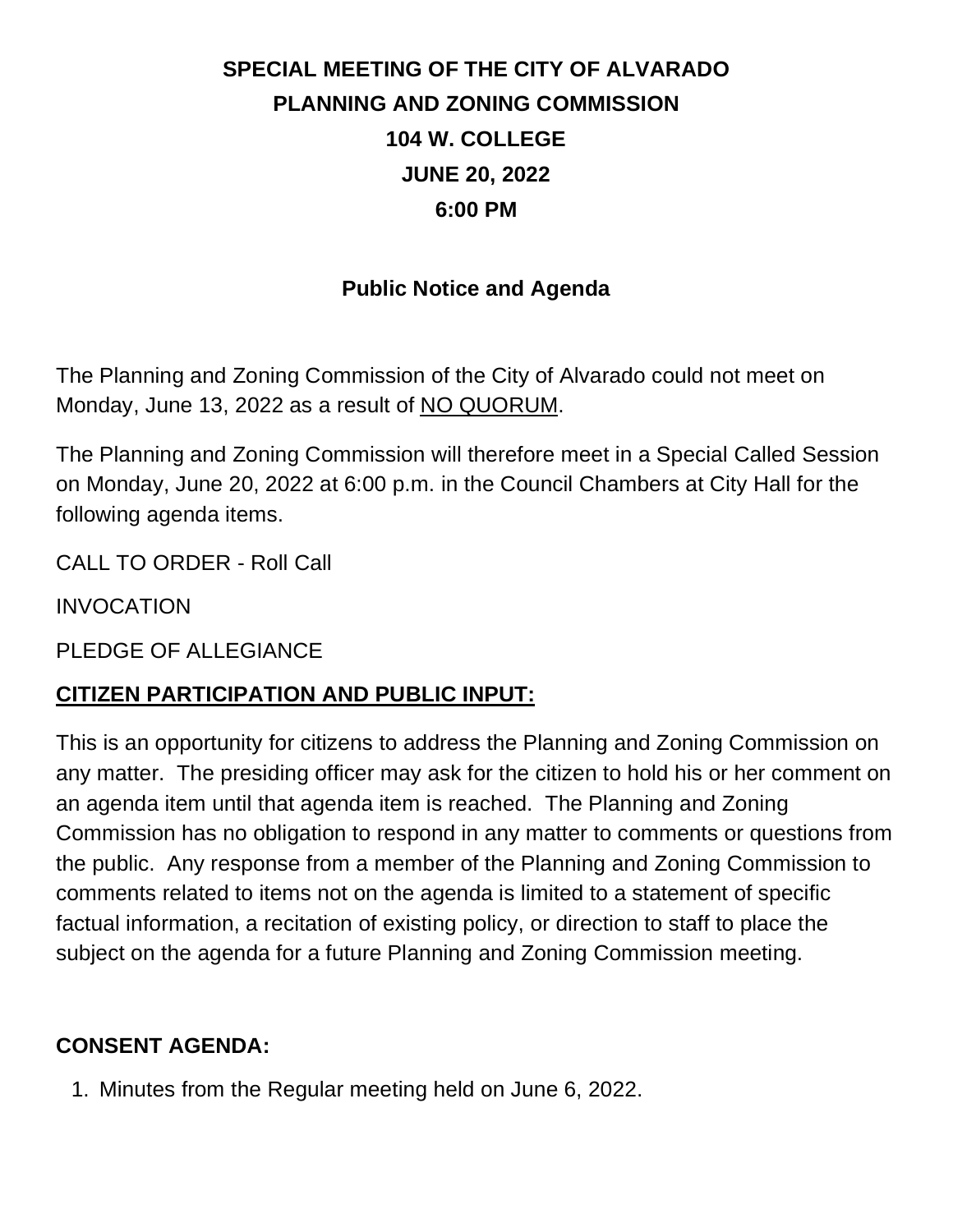Special Planning and Zoning Meeting Agenda June 20, 2022 P a g e | **2**

#### **NEW BUSINESS:**

- 1. Public Hearing, consideration and action regarding a proposed zoning change to adopt a planned development zoning ordinance (PD) for an approximately 38.217-acre tract of land situated in the WILLIAM HICKMAN SURVEY, Abstract No. 327 and for an approximately 176.983-acre tract of land situated in the WILLIAM HICKMAN SURVEY, Abstract 327, generally located on the North side of E. US Highway and between County Road 207 and County Road 209, in Alvarado, Johnson County, Texas. 215 67 ALVARADO LLC is the owner. (Lennar Homes)
- 2. Public Hearing, consideration and action regarding a proposed zoning change to adopt a planned development zoning ordinance (PD) for an approximately 117.994-acre tract of land situated in the Robert Bell Survey, Abstract No. 44 and for an approximately 54.328-acre tract of land situated in the Robert Bell Survey, Abstract No. 44, the Andrew Spiva Survey, Abstract No. 770, and the Andrew J. Patton Survey, Abstract No. 684, and being all of a called 50.87 acre tract of land described by deed to Donald C. Fulbright and wife, Nan E. Fulbright recorded in Volume 505, Page 724 of the Deed Records of Johnson County, Texas, and being all of Blocks 3 and 4, Browns Addition Section 2, an addition to the City of Alvarado as recorded in Volume 431, Page 641 of the Plat Records of Johnson County, Texas, and 56.422 acre tract of land located in the Robert Bell Survey, Abstract Number 44, Johnson County, Texas and being a part of a tract of land conveyed to Marion J. Moore and Wife, Dawn Jo Anne Moore as recorded in Volume 515, Page 327, Deed Records, Johnson County, Texas, (D.R.J.C.T.), part of a tract of land conveyed to The Marion J. Moore & Jo Anne Moore Revocable Living Trust as recorded in Volume 4525, Page 851, D.R.J.C.T., part of the 1st tract and Tracts 1, 4, 5, 7, 8 and 9 of land conveyed to M.J. Moore et ux Joanne Moore as recorded in Volume 594, Page 821, D.R.J.C.T. and being part of a tract of land conveyed to Donald C. Fulbright and Wife, Nan E. Fulbright as recorded in Volume 505, Page 724, D.R.J.C.T. and a tract of land conveyed to Donald C. Fulbright JR, Arthur Keith Fulbright & Donna Fulbright Wilkins as recorded in Instrument Numbers 2010-33836, 2010-33837, 2010-33838, Official Public Records, Johnson County, Texas, generally located North of County Road 108C, South of East Davis Avenue, and West of FM 1807,